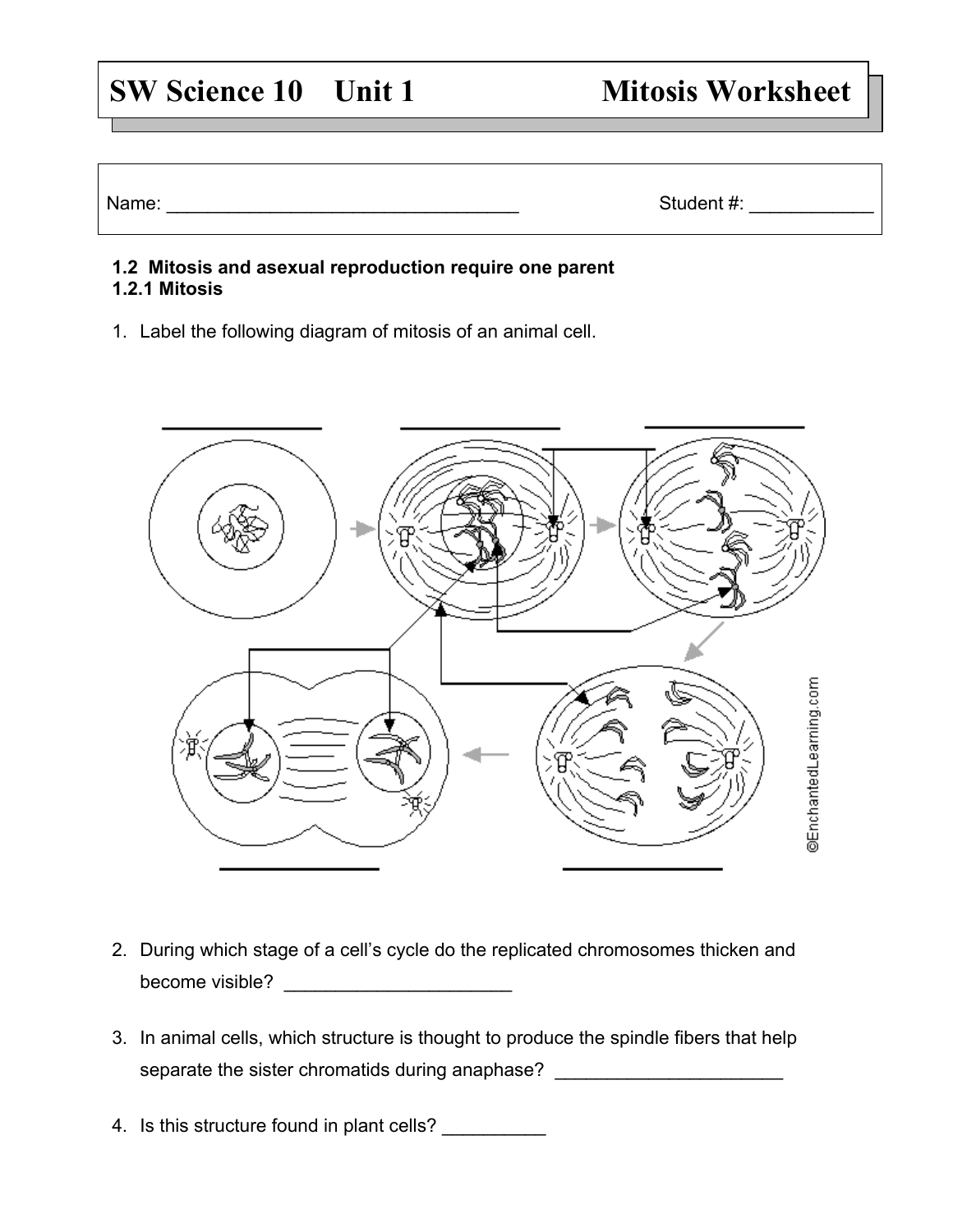5. The drawing below has been made from a photograph showing a cell undergoing mitosis. Based on the drawing, in what stage of mitosis must the cell have been in?

 $\frac{1}{2}$  , and the set of the set of the set of the set of the set of the set of the set of the set of the set of the set of the set of the set of the set of the set of the set of the set of the set of the set of the set



6. The drawings A-E show stages of mitosis in an plant cell.



- (a) Which of the drawings A -E shows
	- (i) interphase \_\_\_\_\_\_\_\_ (**DNA** is replicated)

D

(ii) prophase \_\_\_\_\_\_\_\_ (**chromosomes** – 2 **sister chromatids** – shorten)

E

- (iii) metaphase \_\_\_\_\_\_\_\_ (**sister chromatids** line up)
- (iv) anaphase \_\_\_\_\_\_\_\_ (**sister chromatids** separate)
- (v) telophase \_\_\_\_\_\_\_\_ (new nucleus forms at each end)
- (vi) cytokinesis \_\_\_\_\_\_\_\_ (cell contents divided between 2 **daughter cells**)
- (b) Give two processes which occur during interphase and which are necessary for nuclear division to take place.

of the cell and **the cell and** the DNA